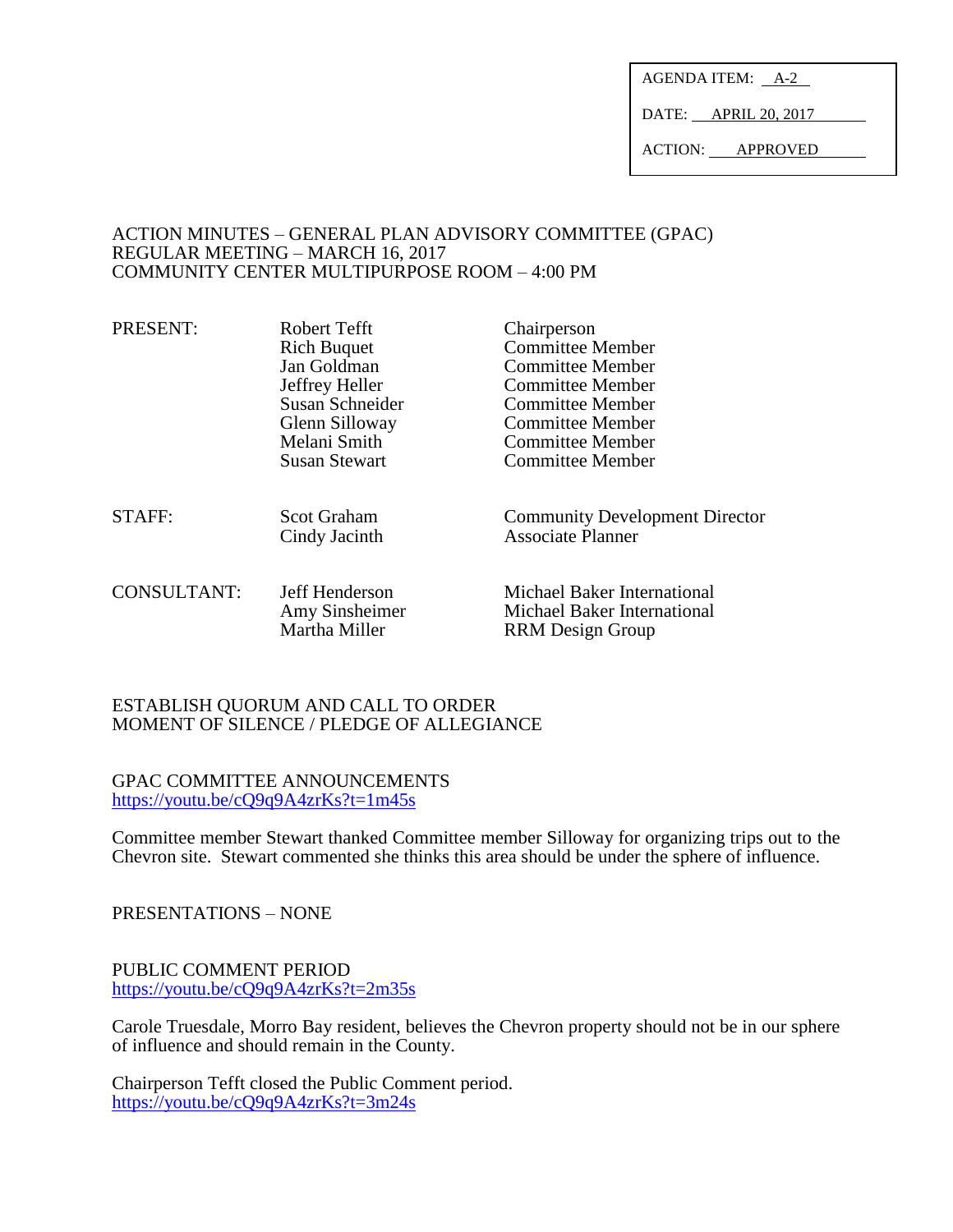# A. CONSENT CALENDAR <https://youtu.be/cQ9q9A4zrKs?t=3m28s>

A-1 Approval of minutes from the GPAC meeting of February 16, 2017. **Staff Recommendation:** Approve minutes as submitted.

**MOTION:** Committee member Stewart moved to approve the Consent Calendar. Committee member Schneider seconded the motion passed (7-0). <https://youtu.be/cQ9q9A4zrKs?t=3m48s>

# B. UNFINISHED BUSINESS - NONE

C. NEW BUSINESS <https://youtu.be/cQ9q9A4zrKs?t=4m7s>

#### C-1 Michael Baker International Presentations – Power Point Presentation Attached 1. Status Update (Jeff Henderson)

- <https://youtu.be/cQ9q9A4zrKs?t=4m30s>
- 2. Zoning Code Update Introduction and Overview (Martha Miller) <https://youtu.be/cQ9q9A4zrKs?t=6m22s>
- 3. Committee Discussion and Input (GPAC) <https://youtu.be/cQ9q9A4zrKs?t=44m44s>

### D. COMMITTEE MEMBER CLOSING COMMENTS <https://youtu.be/cQ9q9A4zrKs?t=1h36m6s>

Chairperson Tefft commented he was impressed with Committee member Smith's comments for the Downtown Waterfront Strategic Plan (DWSP). Tefft noted the committee hasn't reviewed the DWSP design guidelines and proposes to bring it back for further discussion.

Committee member Buquet agrees and suggested advertising the DWSP to the public.

Committee member Stewart also suggested the committee and public go through the zoning codes to look up the definitions.

# E. COMMUNITY DEVELOPMENT DIRECTOR/MICHAEL BAKER INTL. **COMMENTS** <https://youtu.be/cQ9q9A4zrKs?t=1h40m15s>

Graham reminded everyone about the email which was sent out regarding the Joint meeting with City Council in the next six weeks.

F. ADJOURNMENT